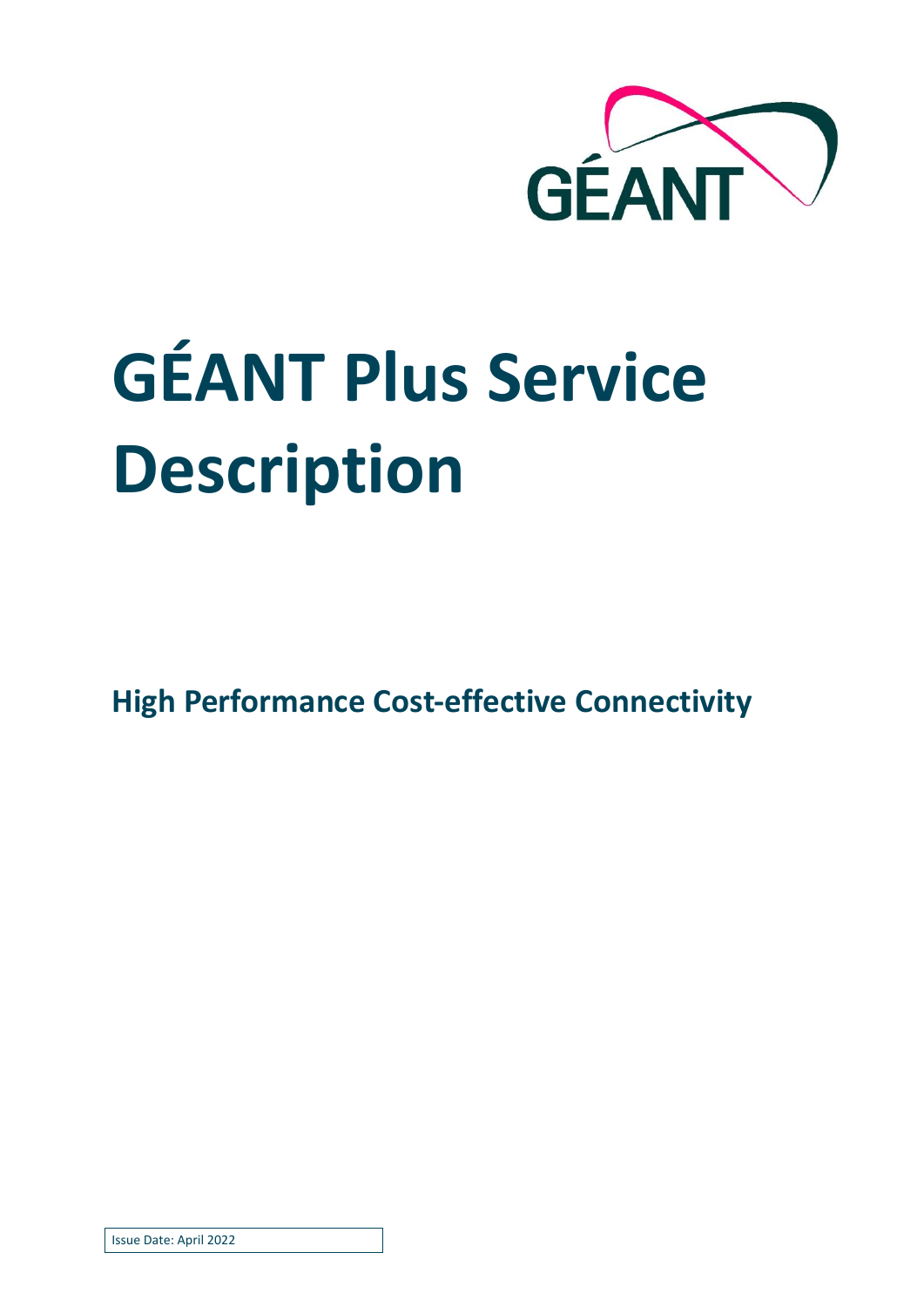

# **GÉANT Plus**

#### **Overview**

The GÉANT Plus service is offered on the GÉANT network to all GÉANT National Research and Education Networks (NRENs). The service allows NRENs to request point-to-point Ethernet circuits between end points at GÉANT European points-of-presence (PoPs), and to North America and other destinations, on request. The NRENs then provide onward connectivity within their regional network to the required destinations.

GÉANT Plus is built on common infrastructure, but appears to its private users to be dedicated to that user's needs. This combines the privacy and availability advantages of a private circuit with the cost efficiency of a shared network. This service is very useful for projects with participants in multiple locations who wish to cooperate as if they were operating over the same local network.

Multi-national circuits are typically expensive, have long lead times for delivery and tie the user into lengthy service contracts. The GÉANT Plus service enables user access to point-topoint circuits of any bandwidth up to the physical capacity across an existing, preprovisioned network that is quick to configure.

Although built on common infrastructure, GÉANT Plus acts as a dedicated service to users.

This combines the privacy and availability advantages of a private circuit with the efficiency gains of a shared network.

*Flexible*: Point-to-Point (PoP-to-PoP) capacity delivered up to the physical capacity of the access circuit.

**Fast delivery**: Only five days to deliver, no additional hardware requirements.

**Extended footprint**: Available to all GÉANT NRENs, allowing for connectivity to North America, China and more.

*Robust*: Service supported by the GÉANT IP service.

**Cost effective**: No additional cost to setup a point-to-point circuit with the standard GÉANT Plus service subscription.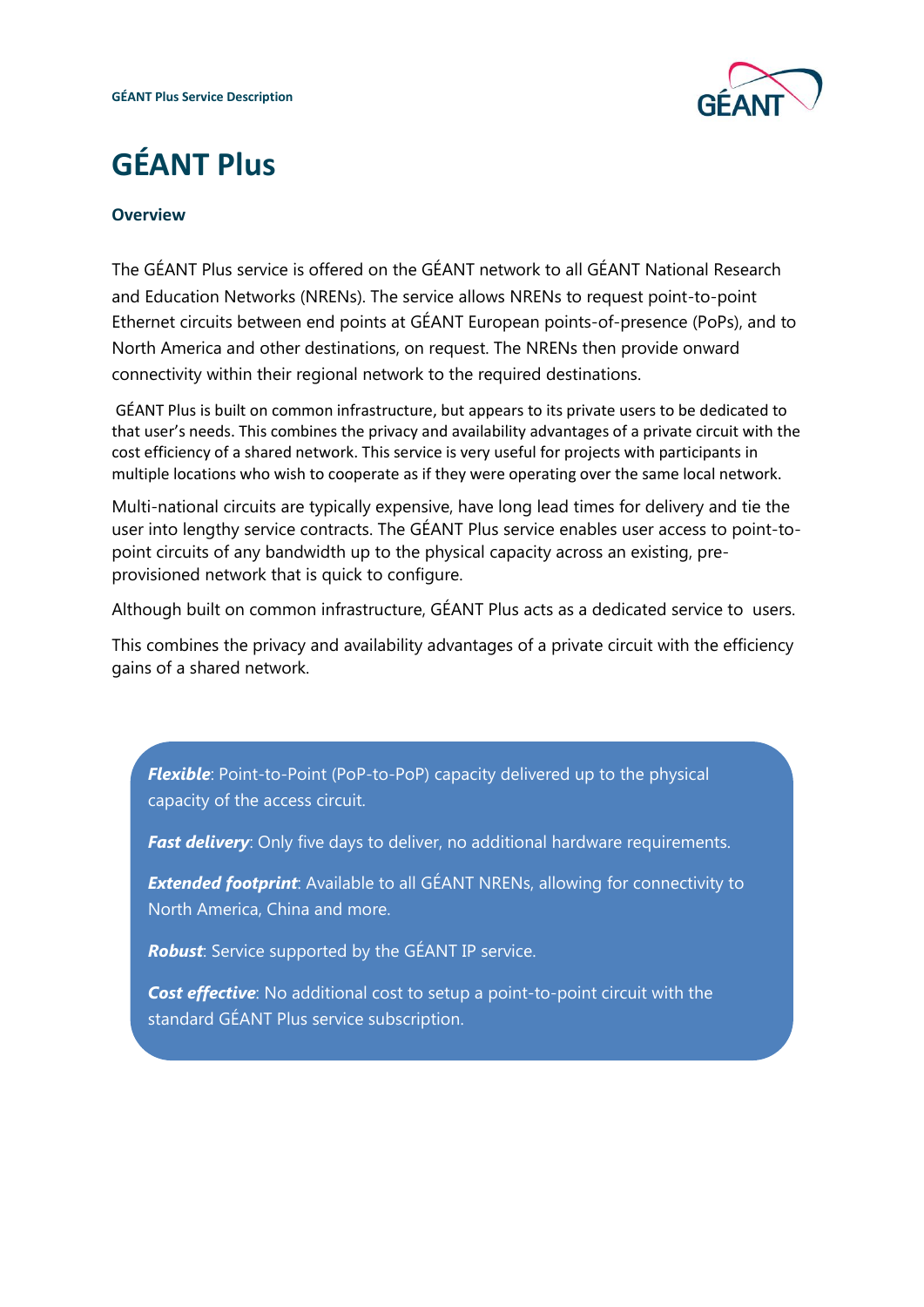

# **GÉANT Plus Service Description**

### **Technical Description of the Service**

#### **Infrastructure**

GÉANT Plus offers point-to-point Layer 2 connectivity across GÉANT IP interfaces. It is delivered over dedicated VLANs on the NREN interface.

The standard physical interface to access the GÉANT network can be either 10GE or 100GE. Currently, 100Gbps interfaces are only available for NRENs on GÉANT dark fibre.



**Figure 1: Representation of the VLANs within the physical access** 

### **Implementation**

The GÉANT Plus service appears as a point-to-point connection which NRENs can extend deliver all the way to their users at the local campuses.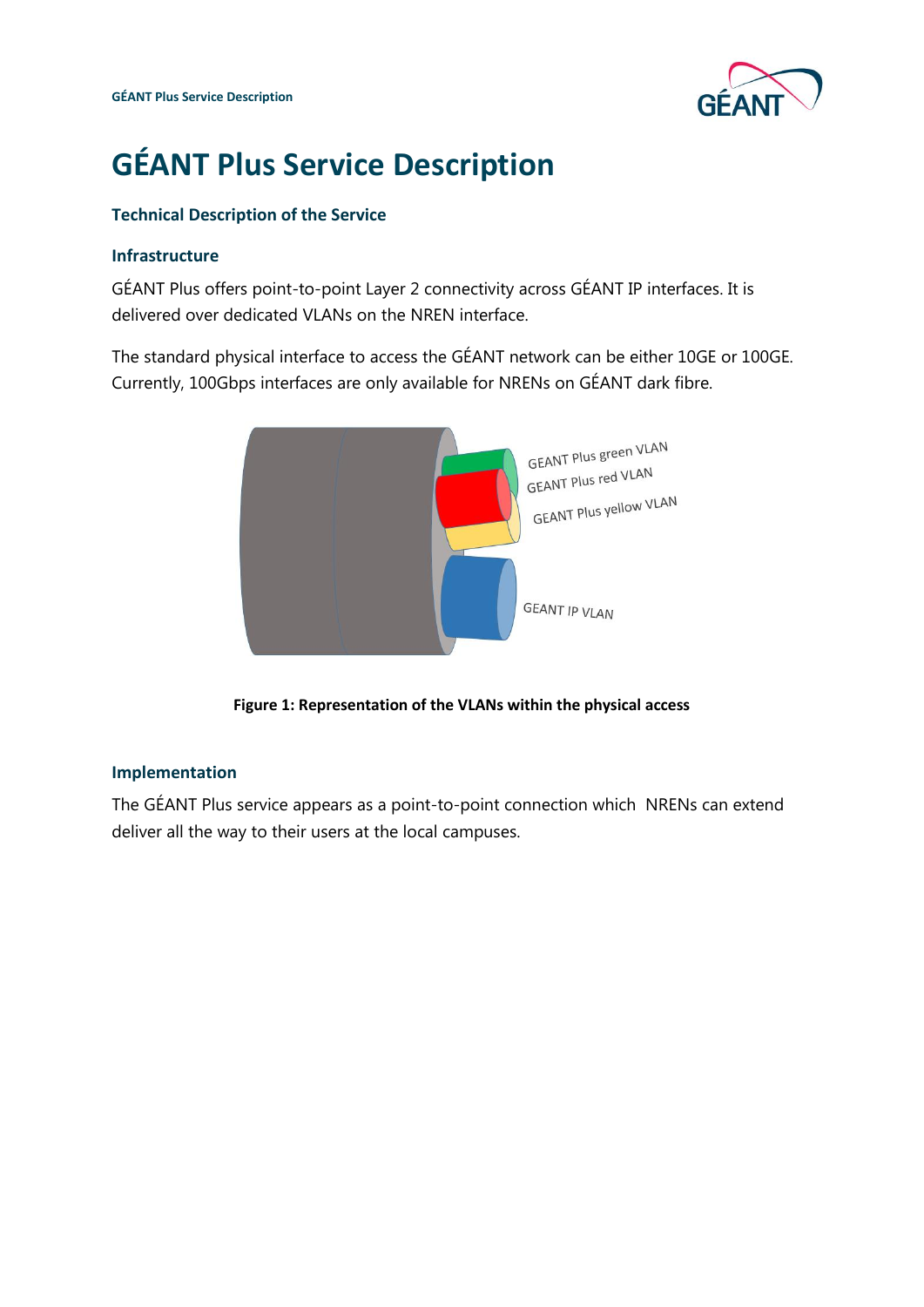



### **Figure 2: Full mesh of Labelled-Switched Paths supporting the GÉANT Plus service**

In the GÉANT backbone, the service is supported by a full mesh of Labelled-Switched Paths (LSPs), ensuring resilience across the entire GÉANT footprint. This dynamic infrastructure allows for a self-healing service, where faults in the backbone are automatically handled by the underlying Interior Gateway Protocol (IGP).

### **Demarcation Points**

The management demarcation point between GÉANT and the NREN is a port on the Optical Distribution Frame (ODF) rack, as shown in Figure 3, below.

The exact port will be specified at the time of the connection. The responsibility of the GÉANT Operations Centre (OC) ends at the declared demarcation point, patching beyond that point is the responsibility of the ordering NREN.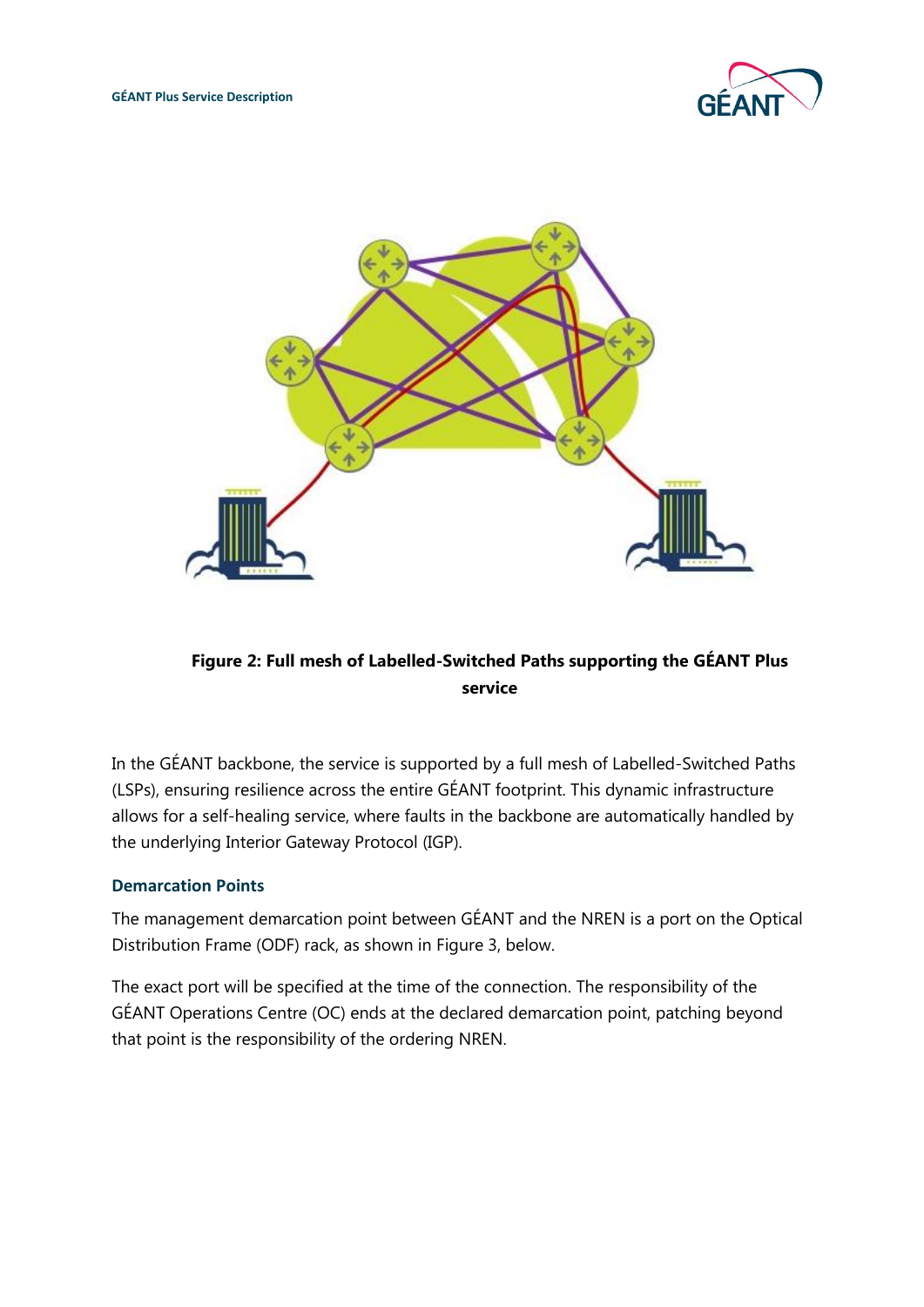



#### **Figure 3: Illustration of the management demarcation point**

#### **Circuits to Destinations Outside of Europe**

The primary focus of the GÉANT Plus service is to offer European NRENs the ability to quickly and flexibly provision point-to-point connections. It is also possible to extend the network reach by connecting to non-European links. As GÉANT Plus leverages the IP infrastructure, an NREN connected to the GÉANT network can reach Internet2 and ESnet in the US, Canarie in Canada and China via the OrientPlus link

Requests concerning other destinations can be discussed on a case-by-case basis, as the remote end of the connection needs to be able to accept circuits. For further information please contact the GÉANT Partner Relations Team [\(partner-relations@geant.o](mailto:partner-relations@geant.)rg).

#### **Access to Bespoke Solutions**

If the requirement for a point-to-point connection does not fit in the current description of the service, the GÉANT Partner Relations Team can be contacted to evaluate the feasibility of a bespoke implementation. Such implementation may incur extra cost.

Please liaise with the GÉANT Partner Relations Team as listed above to discuss possible solutions.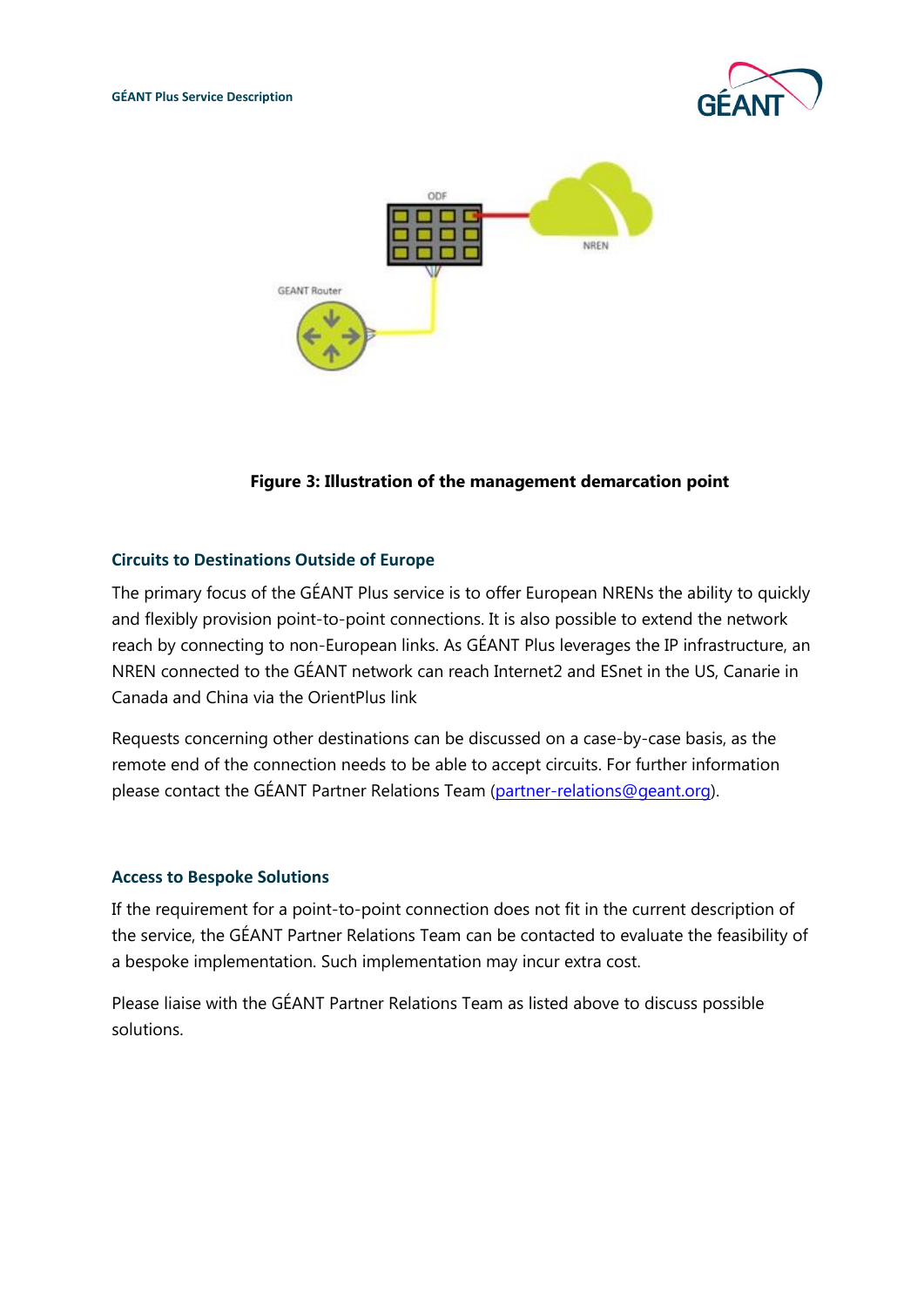

## **Service-Level Target**

### **Availability Target**

GÉANT Plus is delivered over the highly resilient IP network, and as such, offers extremely high availability:

The GÉANT Plus is considered unavailable when the point-to-point virtual connection is not able to transit traffic because of an outage on the GÉANT backbone.

#### **Time to Fix a Fault and Time to Respond Target**

The Time to Fix a Fault applies only to hardware issues in the GÉANT backbone.

The GÉANT Operations Centre (OC) provides 24×7 support throughout the year. Notifications are issued to the partner experiencing the incident within 15 minutes of incident detection by the central monitoring system.

Please refer the GÉANT Service Level Target documentation on the GÉANT Partner Portal for more information.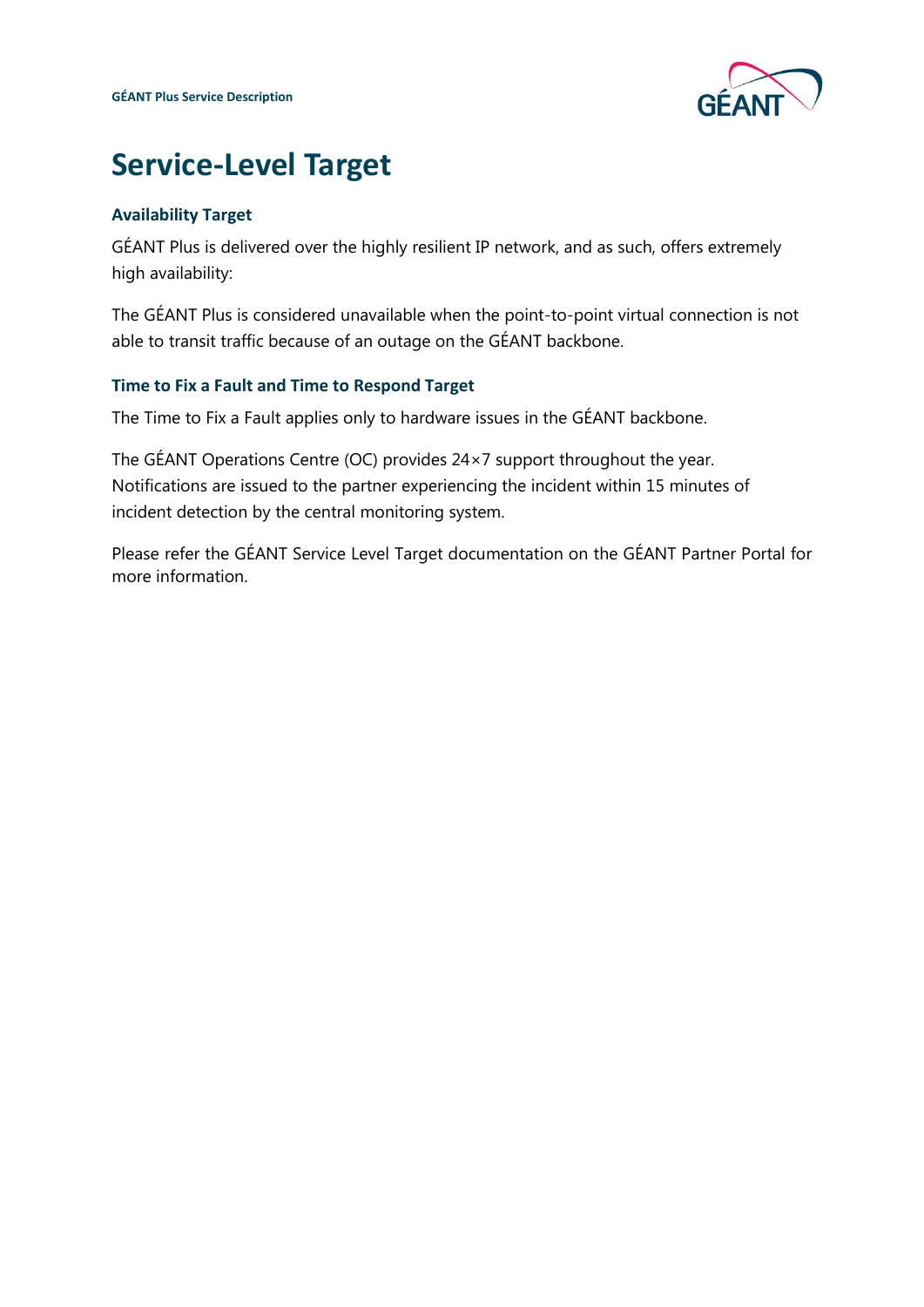

# **Request procedure, service implementation and delivery time**

#### **Requesting additional GÉANT Access Capacity**

In order for an NREN to increase its GÉANT Plus capacity, the NREN only needs to increase its subscription level for the GÉANT IP service.

Additional IP capacity can be requested via the GÉANT Partner Portal.

#### **Service Implementation and Delivery Time**

Please refer the GÉANT Service Level Target documentation on the GÉANT Partner Portal for more information.

## **Pricing**

The GÉANT Plus Service is available for all GÉANT NRENs wishing to use it, at no extra cost, within their GÉANT IP subscription. This service is included in the IP subscription, and the configuration of the VLANs supporting the different circuits is completed, upon request.

Charges will apply for any bespoke solution, including dedicated interfaces. For more information, contact the GÉANT Partner Relations Team at[: partner.relations@geant.o](mailto:partner.relations@geant.)rg.

| <b>Service</b>                                   | <b>Price</b>                                                               |
|--------------------------------------------------|----------------------------------------------------------------------------|
| GÉANT Plus delivered on an<br>existing interface | No additional cost (included as part of standard service<br>subscription). |
| GÉANT Plus delivered on a<br>new interface       | Interface prices are available on the GÉANT Partner Portal.                |